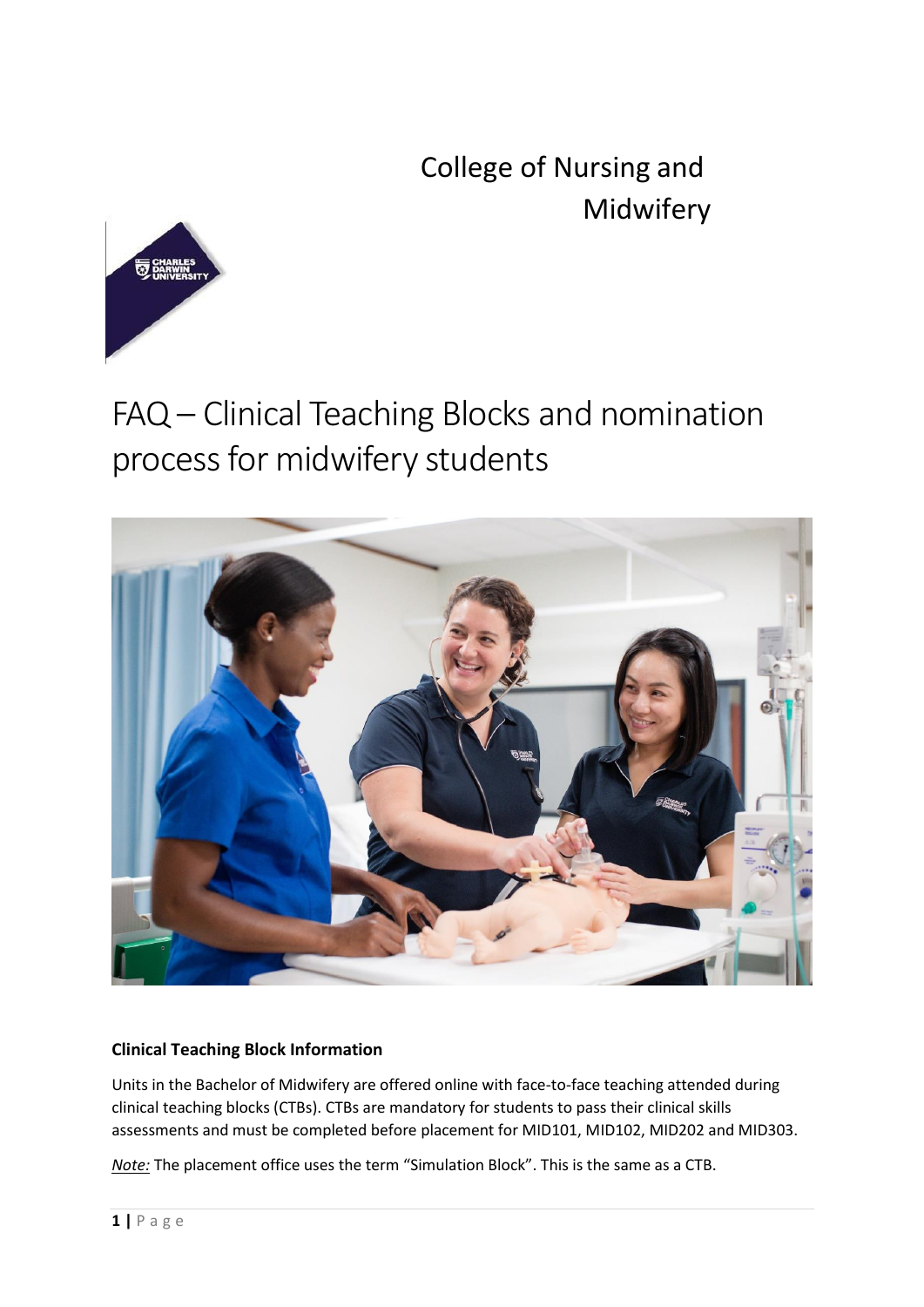**What is a CTB?** A Clinical Teaching Block (CTB) is a compulsory study block where students learn and practice their clinical skills in a simulated environment prior to clinical placement.

**What is the difference between a CTB and a placement?** A CTB is an educational activity where students practice midwifery activities and skills prior to placement in a simulated environment on the clinical labs on campus. These are designed to begin integrating your knowledge from your theory units into key skills you will use in the clinical setting on clinical placement. Clinical Placement takes place in a real clinical practice setting such as a hospital, a midwifery group practice or a homebirth setting.

**Can I do a placement before my CTB?** No. Students must success fully complete the CTB (and provide all pre-clinical documents) before they can attend the associated placement.

**I have to go to Darwin/Sydney for my CTB. Is accommodation supplied?** Travel and accommodation arrangements associated with CTBs are solely the responsibility of the student. On campus accommodation may be available at Darwin. Please see details a[t https://ihd.cdu.edu.au/](https://ihd.cdu.edu.au/) There is no specific CDU campus accommodation in Sydney.

**Can I attend a CTB if I am not enrolled in the unit?** No. Students who are not enrolled will not be permitted to attend a CTB. Students are responsible for enrolling themselves in the appropriate placement unit by the deadline date.

**How do I nominate for a CTB?** Log into the nomination portal here



Click the button and follow the prompts. Or you can paste this link into your browser: <https://portal.cdu.edu.au/my.policy>

An Online Placement Nomination button is located at the end of the information under the Simulation Block tab.

**Why do I have to nominate for a CTB?** Students must nominate for a CTB because blocks are timetabled throughout the semester at specific times. There are limits as to how many students can be accommodated in the teaching spaces each week.

**When do I have to nominate?** The nomination period for CTBs are in Semester 1 and Semester 2. The Placement Office advises all students of the dates well before the actual nomination period opens. Students must nominate within the stated date range. It is strongly recommended students make a note or place a reminder of the dates in their diaries.

**Can I request a specific date and/or venue for a CTB?** Students can give their preferences for CTB venue but not for specific dates. While the Placement Office will do their best to accommodate preferences, the College reserves the right to allocate students to any CTB venue and date and there is no guarantee student preferences will be met.

**My nomination has one of the following messages: Error or You have already nominated or Breach. What do I do?** Error message: Try a different web browser eg Mozilla or Chrome. Breach or You have already nominated message: Contact the Placement office, your account may need to be reset: [midwifplac@cdu.edu.au](mailto:midwifplac@cdu.edu.au)

**What happens after I have nominated?** Once nominations close, the Placement Office begins the process of allocating and confirming students to a CTB. This can take 6 to 8 weeks to complete.